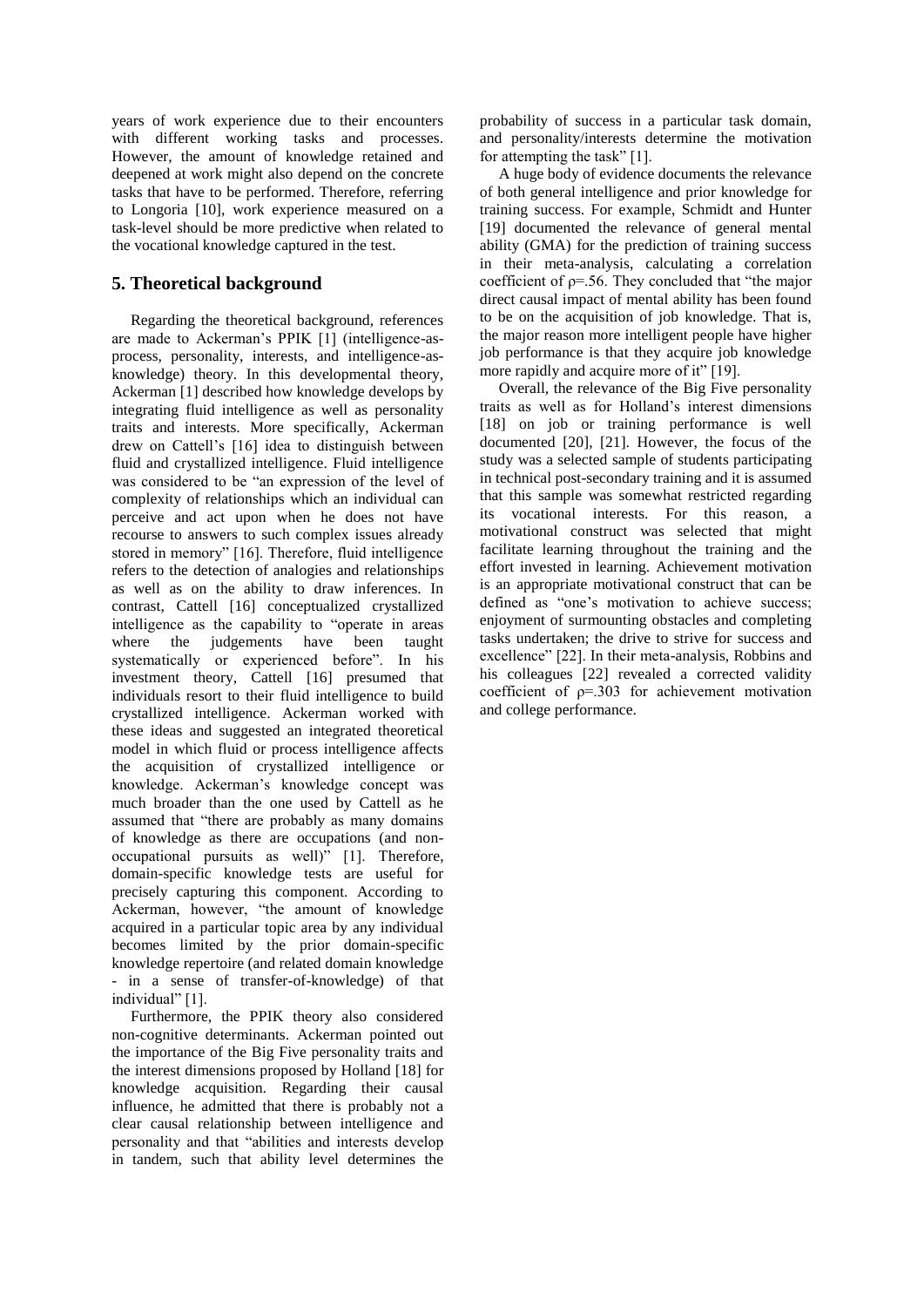experience more precisely. In his analyses, he found a non-significant effect for years of job tenure and job knowledge, but a significant beta-coefficient of .17 (p<.05) for tasks experience ratings and job knowledge.

## **6. Methods**

The following paragraphs describe the sample and the instruments used in this study to answer the research questions.

#### **6.1. Sample**

For the following analyses, valid data from 268 students at the beginning of their post-secondary training from two German federal states was used. Only cases with full data were included in the analyses. Participants who had indicated putting minimal effort into taking the test were excluded from the analyses. Data collection took place in fall 2015 in the classrooms of the technical schools. The vocational test, the fluid intelligence test, and a questionnaire were administrated successively on one day. Numerical codes instead of names were used to ensure confidentiality. Participants had the opportunity to look up their results on a website a couple of weeks after the testing session.

Participants were aged between 19 and 49 years (two participants did not specify their age) with a mean value of 25.2 years (SD 4.6). As the majority of the students were male, information on gender was not gathered. 75 percent of the participants held an intermediate school leaving certificate, 20.1 percent a higher school leaving certificate (admission for university entrance), and 4.5 percent held a basic school leaving certificate (one participant did not indicate educational level). For 89 percent of the sample, information was available on their initial apprenticeship. Students named 20 different training occupations in all. A third of these apprenticeships usually take place in craft and 36.9 percent in industrial training environments. Work experience ranged from zero to 24 years with a mean of 3.5 years (SD 3.1).

#### **6.2. Instruments**

During the project, we conducted a test on vocational knowledge and a survey, including, among other things, a measurement of achievement motivation, the duration of work experience, and the frequency of specific tasks performed at the previous job.

#### **6.3. Vocational knowledge test**

To assess the vocational knowledge of the students entering post-secondary training, we designed a paper and pencil test containing 37 items. The test incorporated many multiple choice items, but also items for which test-takers had to assign terms to an illustration or to write down a short explanation (see Figure 1 for example items). For test development, we applied a content-driven construction process analyzing the curricula of the post-secondary training and those of initial VET in electronic occupations. The three content areas of "fundamentals of electronics", "electronic systems", and "control engineering" were considered for the test instrument. In addition, experts from vocational schools and training companies reviewed the items.

Finally, 12 to 13 items were retained for each content dimension. The testing time was limited to 80 minutes.



Figure 1. Example items of the vocational knowledge test

#### **6.4. Fluid intelligence**

Fluid intelligence was assessed using four subtests (series, classification, matrices, topologies) of the Culture Fair Intelligence Test - Scale 3 [23]. Each of these subtests provided 10 to 14 items with figural material to test for deductive reasoning skills. Instructions from the manual were applied for the testing procedure. A sum score was calculated for each subtest.

#### **6.5. Prior knowledge**

As the study started at the beginning of the postsecondary training, we could not directly assess the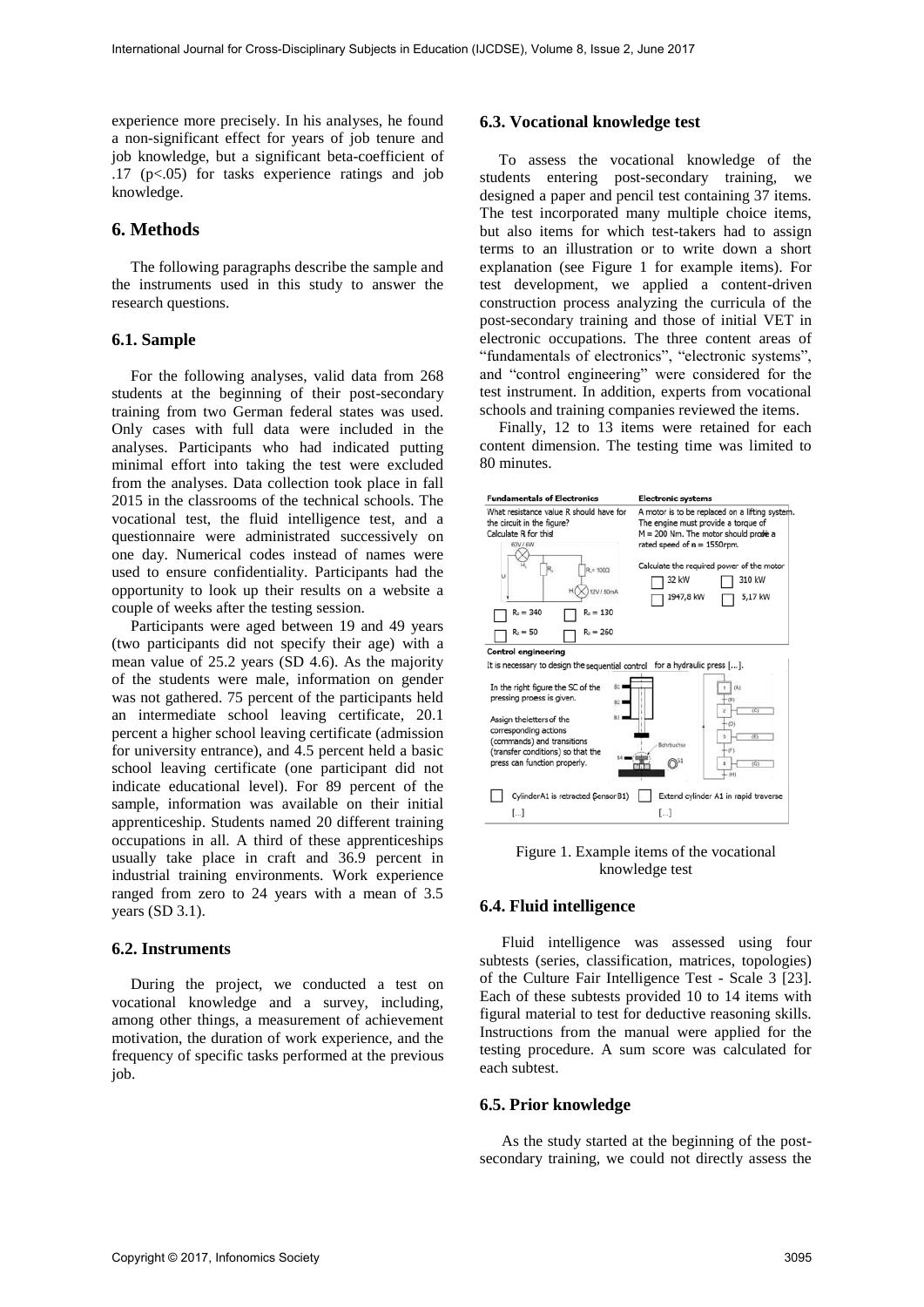knowledge gained during the apprenticeship. However, we asked participants to indicate the grade of their written final examination as a proxy for prior vocational knowledge. The grades range from 0 to 100, with higher values indicating a better performance. The examination in electronic VET occupations captures knowledge in the planning and construction of machines, analyzing machines, as well as the fundamentals of economics and politics.

### **6.6. Achievement motivation**

Achievement motivation was assessed with the 10-item scale from the Unified Motive Scales [24]. Both a German and English version are available. An example item is: "For me it is important to maintain high standards for the quality of my work". Participants rated the items on a scale from 1 "strongly disagree" to 6 "strongly agree".

## **6.7. Work experience**

Participants were asked to indicate the number of years that they had worked in a job related to their initial training occupation.

#### **6.8. Task-related work experience**

Referring to Longoria [10], we tried to capture work experience by means of a task-related measure. We asked participants to indicate the frequency of specific tasks performed at their last job during the last five years. A list of 22 tasks was administered, for example "working with electronic systems and machines" or "carrying out technical calculations" and for each item students needed to decide on a 6 point Likert scale as to how frequently they had performed this task, from 1 "never" to 6 "very frequently".

# **7. Results**

Before answering the research questions, it was necessary to carry out several calculations. First, the IRT scaling procedure of the vocational test items was briefly delineated. Then, an exploratory factor analysis was performed out of the 22 task items to identify components of relevant tasks. Information on mean values, standard deviations, reliabilities and intercorrelations are shown in Table 2. These analyses were performed using SPSS 18. Following this, structure equation modeling was used to calculate an explanatory model for the influence of the distinct factors on vocational knowledge. Vocational knowledge, fluid intelligence, achievement motivation, and two task components entered the model as latent variables as this enables the consideration of measurement errors. For this

reason, measurement models for the latent variables had to be calculated in advance.

## **7.1. Vocational test scaling procedure**

The 37 items of the vocational test were fitted to a one-parametric item response model [25]. Using item response modeling, item and person parameters can be calculated at the same time [26]. Four items had to be excluded from the model due to bad model fit indices. Two competing models —a one-dimensional and a three-dimensional model with the latter differentiating between the dimensions of fundamentals of electronics, electronic systems, and control engineering—were calculated. The onedimensional model revealed a  $\chi$ 2=11470.5 (df=37). The information criteria were AIC=11545 and BIC=11683. For the three-dimensional model a  $\chi$ 2=11118.7 (df=42) and an AIC=11203 and BIC=11360 were calculated. Therefore, the threedimensional model represented a significant better fit (∆χ2=351.8 ∆df=5) to the empirical data. For further analyses, person parameters (centered on zero) were used for each of the three dimensions of the vocational knowledge test.

## **7.2. Exploratory factor analysis of the tasks**

The questionnaire encompassed 22 working tasks derived from job descriptions and empirical analyses of the typical tasks performed in the occupational field of electronics technicians [12]. To concentrate on items that are closely related, an exploratory factor analysis (principal component analysis, Varimax rotation) was carried out. In accordance with the Eigenvalue criteria, six factors were extracted that explained 61.1 percent of the total variance. Table 1 shows the loadings  $(> 0.3)$  of the items on the six factors. The first factor was called "working with machines" and comprised four items with loadings >.5. Another factor on "quality assurance" encompassed three items with loadings >.6. A third factor was extracted and called "checking and measuring" and had two items strongly loading on it. A fourth factor mainly comprised items regarding meetings and teaching and learning tasks, and was therefore named "meeting and learning". A fifth factor consisted of six items related to project management and calculation tasks. The sixth factor contained items referring to programming tasks. However, the items regarding "assembling wires" and "learning, reading" could not be easily assigned to one of the six factors. For further analyses, two factors and their respective items were used: The work with machines factor encompassed tasks that referred to dealing with electronic machines and automation systems that was the most closely related to the vocational knowledge captured by the test. In contrast, project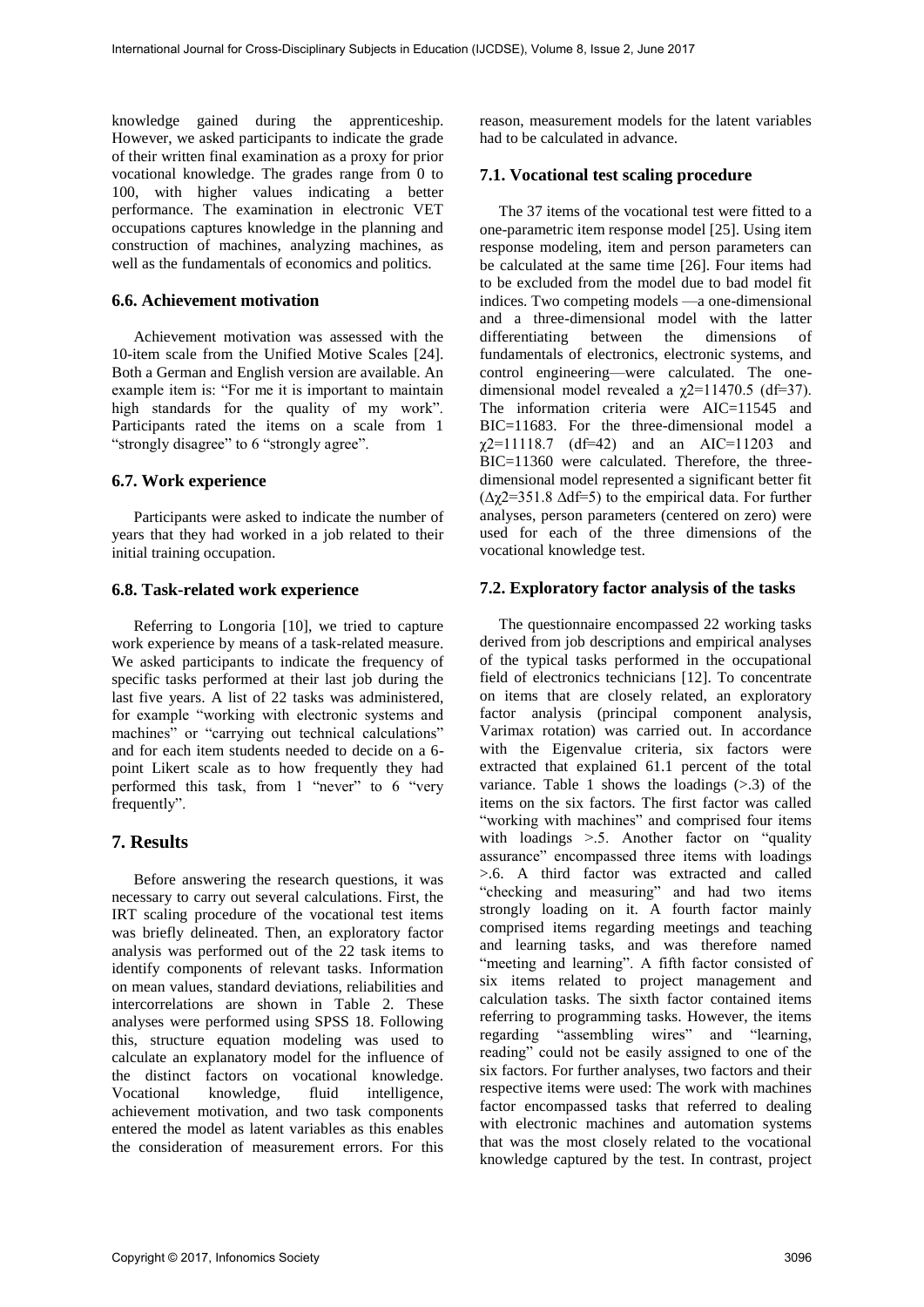management tasks were unrelated to the test content, and correctly so, as accomplishing project management tasks should not result in a deeper understanding of the fundamentals of electronics or electronic systems. However, both components were

used in the explanatory model to test the assumptions outlined in section 4.

| Table 1. Loadings of the task items on the six factors extracted from the exploratory factor analysis |  |  |
|-------------------------------------------------------------------------------------------------------|--|--|
|                                                                                                       |  |  |

|                                          | Factor 1<br>"Working<br>with | Factor 2<br>"Quality<br>assurance" | Factor 3<br>"Checking<br>and | Factor 4<br>"Meeting<br>and | Factor 5<br>"Project<br>manage- | Factor 6<br>"Pro-<br>gram- |
|------------------------------------------|------------------------------|------------------------------------|------------------------------|-----------------------------|---------------------------------|----------------------------|
| Work with machines                       | machines"<br>.846            |                                    | measuring"                   | learning"                   | ment"                           | ming"                      |
| Identify                                 |                              |                                    |                              |                             |                                 |                            |
| malfunctions in                          | .829                         |                                    |                              |                             |                                 |                            |
| machines                                 |                              |                                    |                              |                             |                                 |                            |
| Repair machines                          | .559                         |                                    |                              |                             |                                 |                            |
| Assemble                                 | .706                         |                                    |                              |                             |                                 | $-.330$                    |
| switchgears<br>Solder circuits           |                              |                                    |                              |                             |                                 |                            |
| Manufacture                              |                              | .713                               |                              |                             |                                 |                            |
|                                          |                              | .661                               |                              |                             | .385                            |                            |
| preliminary models<br>Quality management |                              | .617                               |                              |                             |                                 |                            |
| Checking and                             |                              |                                    |                              |                             |                                 |                            |
| measuring                                |                              |                                    | .848                         |                             |                                 |                            |
| Analyze                                  |                              |                                    |                              |                             |                                 |                            |
| measurement data                         |                              |                                    | .839                         |                             |                                 |                            |
| Meetings with                            |                              |                                    |                              |                             |                                 |                            |
| clients and team                         |                              |                                    |                              | .675                        |                                 |                            |
| members                                  |                              |                                    |                              |                             |                                 |                            |
| Team leadership                          |                              |                                    |                              | .781                        |                                 |                            |
| Train apprentices                        |                              |                                    |                              | .668                        |                                 |                            |
| Learning, reading                        |                              |                                    |                              | .468                        |                                 | .559                       |
| Plan machine                             |                              |                                    |                              |                             |                                 |                            |
| extensions                               |                              |                                    |                              |                             | .739                            |                            |
| Analyze processes                        |                              |                                    |                              |                             | .514                            |                            |
| Project planning                         |                              |                                    | .415                         |                             | .641                            |                            |
| Technical                                |                              |                                    |                              |                             | .691                            |                            |
| calculations                             |                              |                                    |                              |                             |                                 |                            |
| <b>Expense budgeting</b>                 |                              |                                    |                              |                             | .623                            |                            |
| and billing                              |                              |                                    |                              |                             |                                 |                            |
| <b>Engineering drawing</b>               |                              |                                    |                              |                             | .727                            |                            |
| Program systems                          | .349                         |                                    |                              |                             | .402                            | .610                       |
| Program                                  |                              |                                    |                              |                             |                                 |                            |
| programmable logic                       | .459                         |                                    |                              |                             | .391                            | .555                       |
| control unit                             |                              |                                    |                              |                             |                                 |                            |
| Assemble wires                           |                              |                                    |                              | .353                        |                                 | $-.724$                    |

## **7.3. Descriptives**

Table 2 shows the descriptives of the variables used in the study and their intercorrelations based on manifest variables. In addition, values on the diagonal represent—when a calculation was possible—reliability estimates according to Cronbach's alpha. The scales for achievement motivation and the task dimensions achieved good reliabilities ( $\alpha$ =.76 to  $\alpha$ =.87). However, the items of

the test of fluid intelligence did not reach satisficing reliability estimates  $(\alpha = .63)$ . Intercorrelations between the vocational knowledge dimensions were positive and significant and, as expected, the dimensions also revealed significant positive correlations with fluid intelligence and with the grade from the final examination. The task dimensions also significantly correlated with each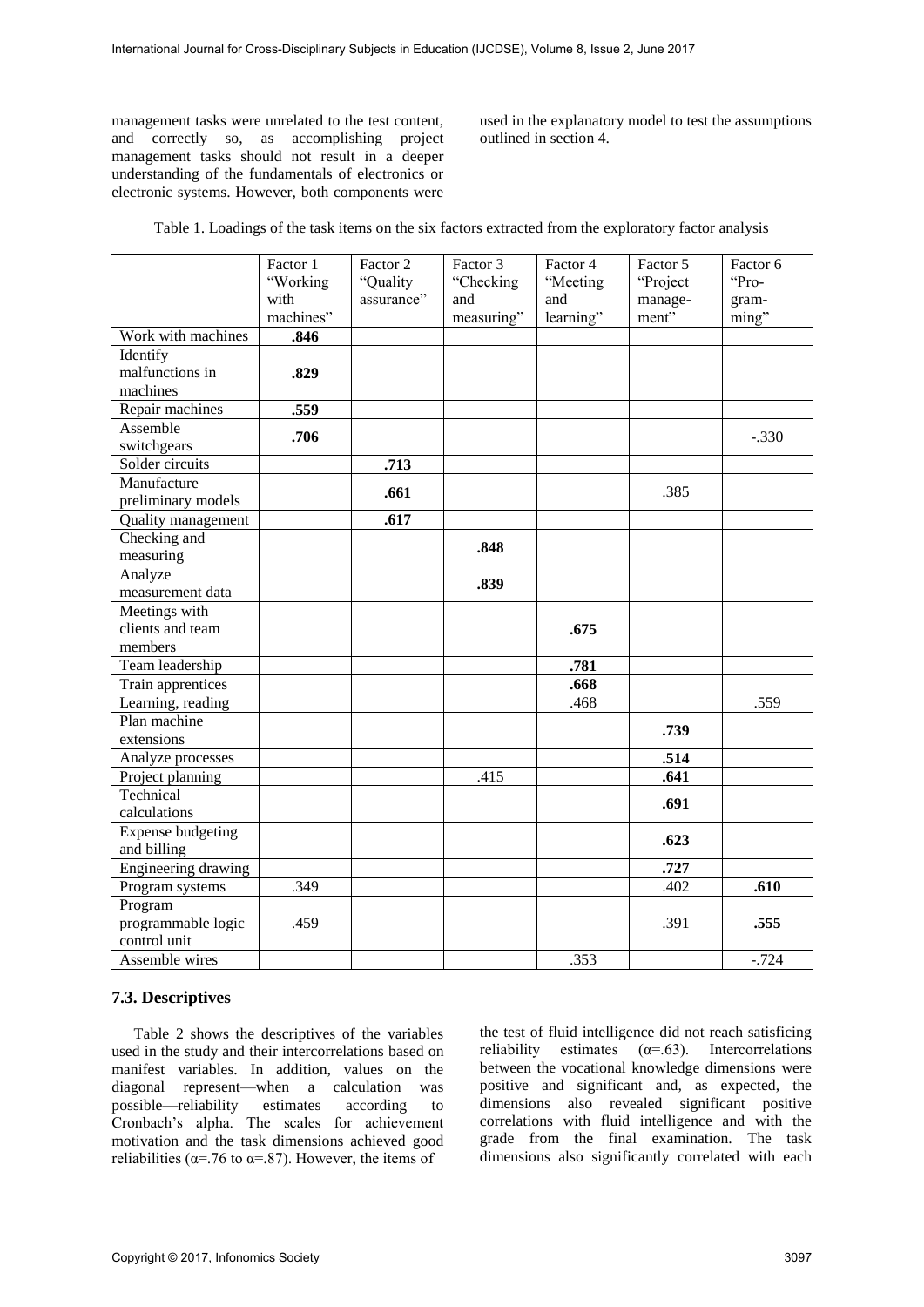other, but the relationship was weak  $(r=.187)$ . Working with machines frequently correlated positively with having knowledge in electronic systems and control engineering. Experiences in both task components went hand-in-hand with higher achievement motivation. The years of work experience did not correlate with any of the other variables.

As expected, the cognitive antecedents of knowledge acquisition correlated with each other and

with the knowledge dimensions as they all represent crystallized intelligence that has been developed from fluid intelligence. In contrast to the assumptions made in paragraph 4, achievement motivation was not related to vocational knowledge.

In a next step, the unique effect of each variable on the vocational knowledge was investigated with the aid of structure equation modeling.

|  | Table 2. Descriptives and Pearson correlations between the manifest variables used in the study |  |
|--|-------------------------------------------------------------------------------------------------|--|
|--|-------------------------------------------------------------------------------------------------|--|

|                                                                         | N   | M    | SD   | 1        | $\overline{a}$ | 3        | $\overline{A}$ | 5        | 6       | 7    | 8    |
|-------------------------------------------------------------------------|-----|------|------|----------|----------------|----------|----------------|----------|---------|------|------|
| 1 Fluid<br>intelligence <sup>a</sup>                                    | 268 | 26   | 4.24 | .63      |                |          |                |          |         |      |      |
| 2 Vocational<br>knowledge:<br>fundamentals of<br>electronics            | 268 | .117 | 1.28 | .334     | $\overline{a}$ |          |                |          |         |      |      |
| 3 Vocational<br>knowledge:<br>electronic<br>systems                     | 268 | .071 | 1.24 | $.279**$ | .216           | ×        |                |          |         |      |      |
| 4 Vocational<br>knowledge:<br>control<br>engineering                    | 268 | .072 | 1.56 | .344"    | $.278**$       | .333**   | $\mathcal{C}$  |          |         |      |      |
| 5 Achievement<br>motivation <sup>b</sup>                                | 268 | 4.58 | .69  | $-0.025$ | $-.018$        | ,071     | .025           | .87.     |         |      |      |
| 6 Years of work<br>experience                                           | 268 | 3.46 | 3.09 | $-0.056$ | $-060$         | $-.081$  | $-0.97$        | $-.018$  | ¥.      |      |      |
| 7 Task: working<br>with machinesb                                       | 268 | 3.68 | 1.28 | .106     | .091           | $.227**$ | .275           | $.245**$ | .104    | .76  |      |
| 8 Task: project<br>management <sup>b</sup>                              | 268 | 2.29 | 1.01 | .002     | $-0.038$       | .054     | .023           | .196     | .038    | .187 | .80  |
| 9 Prior<br>knowledge: final<br>written<br>examination in<br>initial VET | 213 | 79.1 | 9.16 | $.143*$  | $.325**$       | .200     | .309**         | $-.005$  | $-0.31$ | .097 | .099 |

Note. a=sum score of the total test b=mean value of the assigned items; \*\*p<.01 \*p<.05

## **7.4. Structure equation modeling**

Structure equation modeling is a statistical technique that combines multiple regression analysis with exploratory factor analysis [27]. It enables complex models to be verified by means of comparing a theoretical matrix and an empirical covariance matrix. The quality of the match between the theoretical and empirical matrix is evaluated using several fit indices and in reference to their recommended cut-off-values [e.g. 28]. In addition, structure equation modeling integrates latent variables that are measured using multiple manifest indicators, thus facilitating the inference regarding "true" relationships between variables because the model statistically accounts for measurement error. Measurement models and the explanation model were realized with Mplus7.

# **7.5. Measurement models**

Before fitting an explanatory model, measurement models for each latent variable and their respective indicators need to be estimated. The measurement model of fluid intelligence was built out of the sum scores provided by the four subtests. This measurement model showed an excellent fit (N=268;  $\chi$ 2=.277; df=2; p>.05; CFI=1.000; RMSEA=.000). Ten items measured the construct of achievement motivation. This measurement model indicated an acceptable fit (N=268;  $\chi$ 2=80.74; df=34; p<.01; CFI=.956; RMSEA=.072) with one covariance between items 1 and 2. The two task components extracted from the exploratory factor analysis were replicated with confirmatory factor analysis. The two components of working with machines and project management were calculated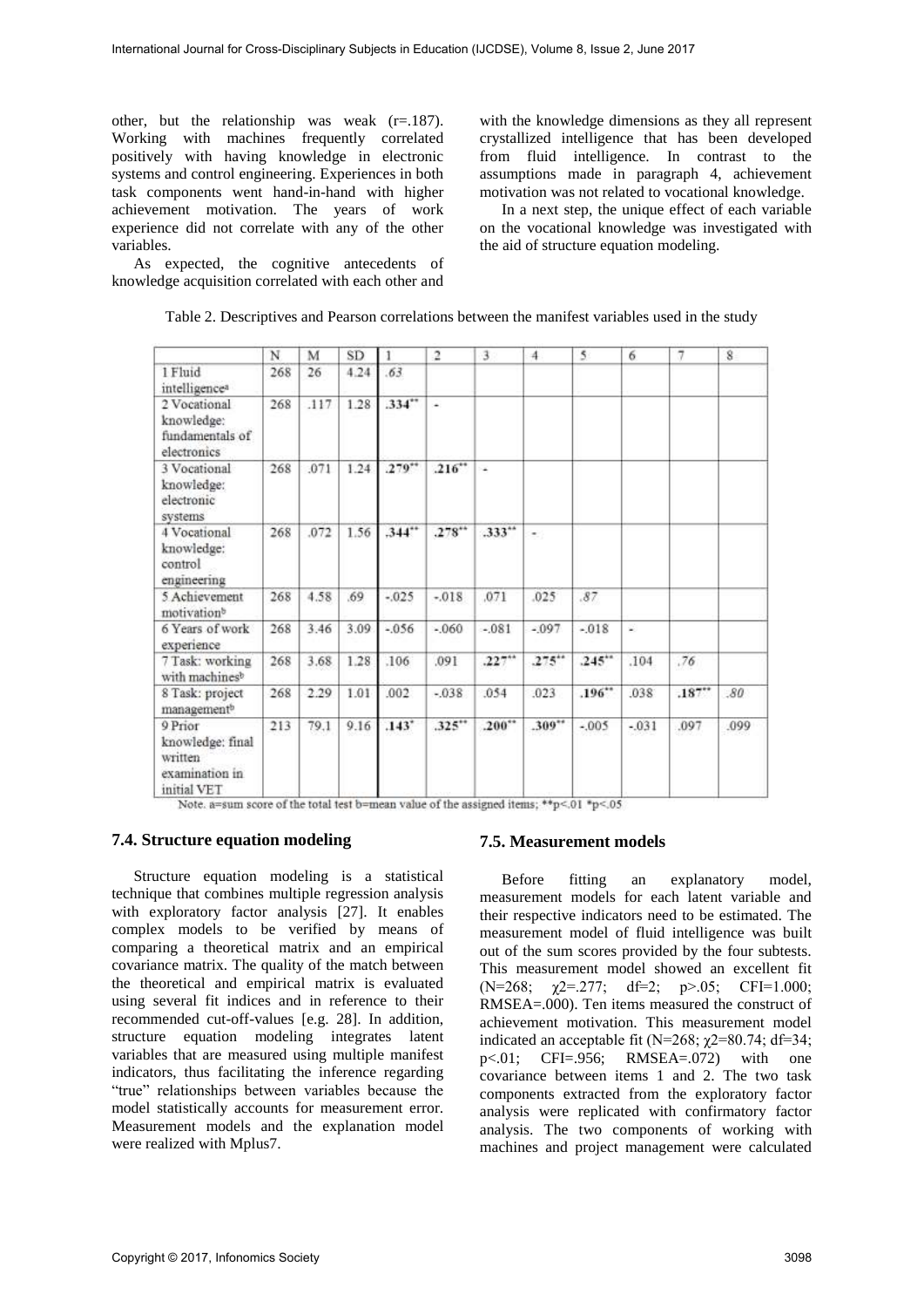simultaneously and showed an acceptable fit  $(N=268; \gamma2=90.37; df=34; p<.01; CFI=.928;$ RMSEA=.079). Finally, the construct of vocational knowledge was measured using the person estimator scores for each of the three vocational knowledge dimensions as indicators. This measurement model

was exactly identified and, therefore, no fit indices could be calculated.



Figure 2. Explanation model of the vocational knowledge at the beginning of post-secondary training

#### **7.6. Explanation model**

The measured variables were all integrated in the explanation model to estimate their unique impact on vocational knowledge at the beginning of the postsecondary training. Figure 2 shows the complete model with standardized path coefficients and—for the sake of clarity—the standardized loadings for the latent construct of vocational knowledge only. The overall model showed a good fit (N=268;  $\chi$ 2=543.65; df=371; p<.01; CFI=.919; RMSEA=.042). Nearly 90 percent of the total variance of the vocational knowledge could be explained by the variables in the model.

The model in Figure 2 shows a strong direct and a small, but significant, indirect effect of fluid intelligence on vocational knowledge (standardized indirect effect of .075, p<.05, using the Delta method implemented in Mplus). The years of work experience revealed a significant negative effect on vocational knowledge. Consequently, students with more years of work experience achieved lower scores on the knowledge test. Nevertheless, and in line with the assumptions, work experience in working with machines reveal a positive effect on vocational knowledge, whereas experience in project management and calculations did not have any

effect. Finally, and in contrast to expectations, achievement motivation did not explain any additional variance.

The results in Figure 2 show that individuals benefit from experience in tasks that were closely related to the knowledge captured by the test. The question was then posed if whether this equally held true for those individuals with more years of work experience. More specifically, it addressed the existence of an interaction effect between task experience, working with machines and years of work experience. An additional model was calculated integrating this interaction term. The results revealed a nonsignificant interaction effect ( .009, p > 05), indicating that students with divergent years of work experience did not benefit differently from experience with machines. However, this result has to be interpreted very carefully as the variable of years of work experience is distributed in a very skewed way and is thereby detrimental to the key assumption of normal distributed variables in structural equation modeling [27].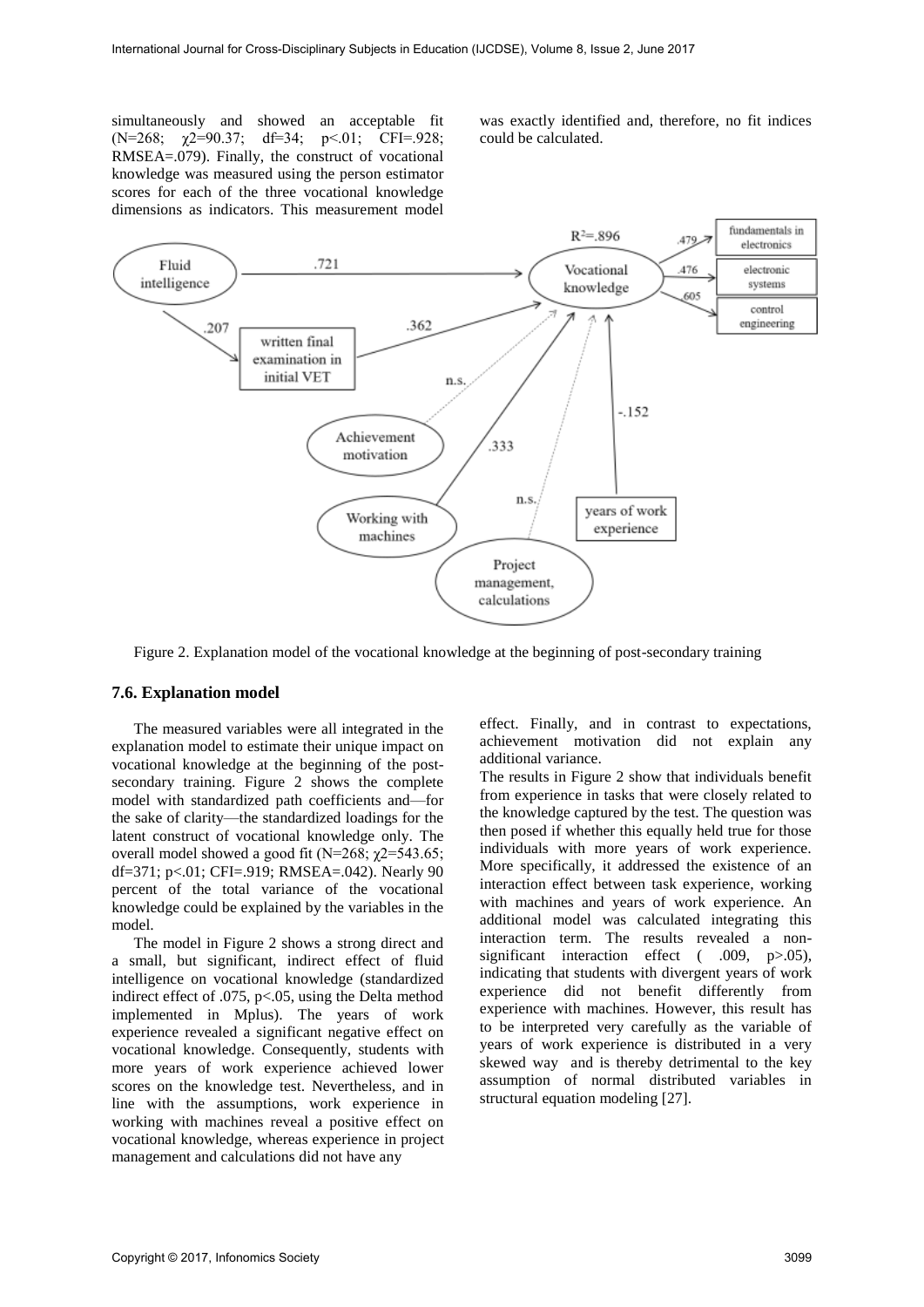# **8. Discussion**

The present study sought to gain insights regarding the influence of central cognitive and noncognitive impact factors on the vocational knowledge for a sample of 268 German students at the beginning of post-secondary training in electronics. Overall, the analyses document that postsecondary training will gain importance because future growth primarily depends on the skills and competencies linked to these certificates. However, educational research has concentrated less on the analysis of competence development in this educational path. For this reason, this issue was addressed by illuminating the relevant determinants of competencies in post-secondary VET. The results illustrate the dominant role of cognitive prerequisites for the acquisition of vocational knowledge in postsecondary training. Furthermore, students performed worse with a higher number of years spent in the workforce, while test performance was enhanced if a student had experience with work tasks relating to the knowledge captured by the test.

The dominant role of fluid intelligence documented by the data corresponds with the theoretical approaches suggested by Ackerman [1] and Cattell [16] and is consistent with the research on the relevance of general mental ability for training success [19]. In a further step, it would be interesting to investigate the predictive power of fluid intelligence and vocational knowledge for the vocational knowledge at the end of the postsecondary training. The importance of fluid intelligence will presumably reduce due to the increased amount of prior knowledge that individuals can refer to. In addition, instead of analyzing the role of fluid intelligence as a single construct, it could be investigated as to whether diverse intelligence components addressing the verbal, numerical, or figural facets improve the prediction of vocational knowledge. For technical vocational knowledge, it can be assumed that particularly figural cognitive abilities are useful.

Figure 2 shows a negative impact for the years of work experience on the vocational knowledge. It can therefore be claimed that students who worked for a couple of years before entering post-secondary training performed weaker because they might have lost the knowledge gained in initial VET. In contrast, knowledge acquisition seemed to be easier for those individuals entering post-secondary training almost directly after finishing initial VET. However, the effect has to be interpreted with caution, as the variable is skewed and, as required by structure equation modeling [27], not normally distributed. Bivariate correlations revealed zero correlations for the years of work experience and the three knowledge dimensions. Therefore, further analyses

considering the role of years of work experience for knowledge acquisition are needed.

Complementing the years of work experience variable, two additional variables were taken into account that captured the task-related experience in a job as proposed by Longoria [10]. In line with expectations, experiences with tasks that were closely related to the vocational knowledge revealed a positive effect, whereas experiences with tasks that were irrelevant for the tested knowledge had no effect. Obviously, dealing with specific tasks enhances the understanding of their conceptual knowledge basis. It would be worthwhile to challenge this effect by using an additional knowledge test on the knowledge of project management and calculations. In this way, differentiated relationships between knowledge and task-experiences could be investigated.

To address the role of non-cognitive traits and interests as suggested in Ackerman's theory [1], the construct of achievement motivation was selected for the prediction of vocational knowledge. It is likely that the desire to strive for success and to perform well affects performance in a voluntary test.

However, achievement motivation neither had any additional effect in the model nor revealed any significant correlation with the knowledge dimensions. It is possible that achievement motivation was not relevant for knowledge acquisition in post-secondary training, or it could be that the sample was restricted to highly-motivated individuals only. In fact, participants scored rather high on achievement motivation (mean value 4.58) with a small standard deviation (.069) supporting the latter supposition. Another possible explanation is that the construct of achievement motivation was already incorporated in the knowledge test. Consequently, by working hard and concentrating on the test, participants expressed their will to perform well although the test results did not have any effect on their grades. In future research, further motivational variables (e.g. self-efficacy, intrinsic motivation) and personality traits (e.g. Big Five) should be considered to clarify the relevance of noncognitive antecedents. In addition, "test-taking effort" should be taken into account as a moderating variable.

As another milestone in the project, we aim at analyzing the relationships between vocational knowledge at the beginning and the end of the postsecondary training, as well as problem-solving skills assessed using a computer-based simulation of a real automation system. For instance, we would like to test the assumption of close associations between the knowledge dimension and the problem-solving dimension documented in similar studies [13]. Again, the role of cognitive and non-cognitive impact factors will be taken into account. It would be interesting to know whether work experiences, fluid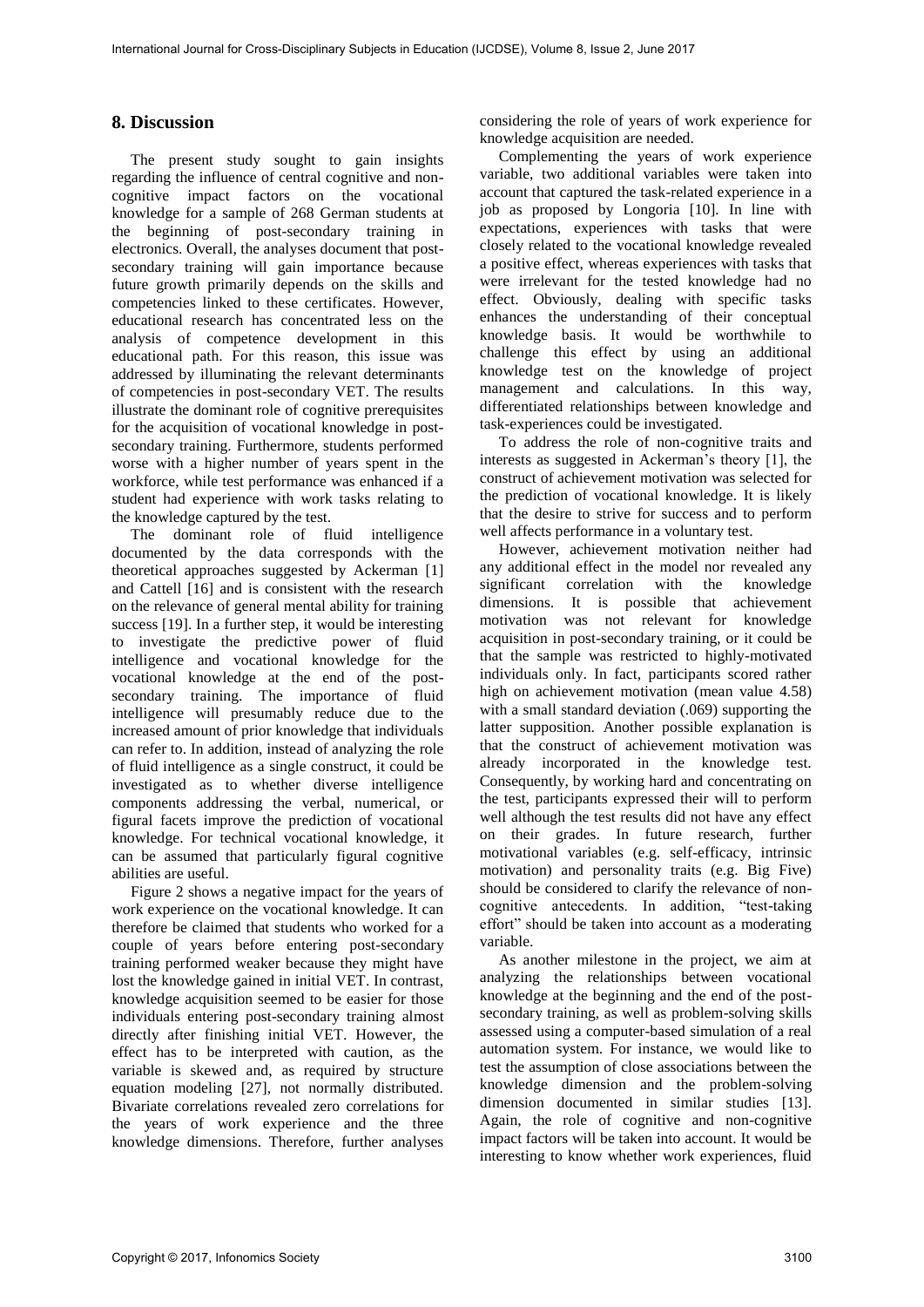intelligence, and prior knowledge gained in initial VET still affect vocational knowledge at the end of training.

A fundamental limitation of the study is the selection of the sample of students in electronics as it represented only a small selection of students in post-secondary training in two German federal states. Of course, replication studies with representative samples are desirable and it would be useful to further investigate post-secondary training courses, for example in health or commerce.

From a practical point of view, the presented results reveal that the vocational knowledge at the beginning of post-secondary training is highly dependable on cognitive antecedents, such as prior knowledge gained in initial VET, the extent of experience with machines and automation systems, and the years of work experience. For the students who performed low in initial VET, who do not have much work experience regarding automation systems, or who spent a longer time in the workforce before entering post-secondary VET, it might be more difficult to catch up with their peers. Offering these individuals preparatory courses to revive their knowledge is therefore conducive. In addition, testing their vocational knowledge at the beginning of the training might help them to realize and reflect upon their knowledge gaps and to activate further learning processes.

# **9. Acknowledgements**

I would like to thank my colleague Alexander Nitzschke from the University of Stuttgart for carrying out the IRT scaling procedure. In addition, special thanks go to all of the students and their teachers in post-secondary training who agreed to participate in this study.

## **10. References**

[1] Ackerman, P. L. (1996) 'A Theory of Adult Intellectual Development: Process, Personality, Interests, and Knowledge', Intelligence 22, pp. 227–257.

[2] OECD, (2015) 'OECD Innovation Strategy 2015. An Agenda for Policy Action', OECD Publishing, Paris, https://www.oecd.org/sti/OECD-Innovation-Strategy-2015-CMIN2015-7.pdf [Access Date: 21 August, 2017].

[3] Fazekas, M. & Field, S. (2013) 'A Skills beyond School Review of Germany. OECD Reviews of Vocational Education and Training', OECD Publishing; http://dx.doi.org/10.1787/9789264202146-en (21 August 2017).

[4] CEDEFOP (2012) 'Future skills supply and demand in Europe: Forecast 2012', Research paper No. 26, Publications Office of the European Union, Luxembourg.

[5] Zinn, B., Wyrwal, M (2014) 'Ein empirisches Erklärungsmodell zum fachspezifischen Wissen von Schülern bei Einmündung in die bautechnische Fachschule [An empirical explanation model for the domain-specific knowledge of students upon entering technical school]', Zeitschrift für Berufs- und Wirtschaftpädagogik 110 (4), pp. 529–548.

[6] Flake, R., Werner, D., Zibrowius, M. (2016) 'Karrierefaktor berufliche Bildung. Eine empirische Untersuchung der Einkommens-und

Arbeitsmarktperspektiven von Fachkräften mit Fortbildungsabschluss im Vergleich zu Akademikern [Career factor VET. An empirical investigation of the wages and labor market perspectives of skilled employees with a postsecondary degree compared to university graduates]', http://www.iwkoeln.de/studien/gutachten/beit rag/regina-flake-dirk-werner-michael-zibrowius-karriere faktor-berufliche-fortbildung-263655 [Access Date: 21 August, 2017].

[7] Deutscher Industrie- und Handelskammertag (DIHK) (2014) 'Aufstieg mit Weiterbildung. 8.Umfrage unter Absolventen der IHK-Weiterbildungsprüfungen [Job promotion via further training. 8. Survey on graduates of the examinations of the German chamber of industry and commerce]', DIHK Verlag, https://www.dihk.de/themen felder/aus-und-weiterbildung/weiterbildung/weiterbildung spolitik/umfragen-und-prognosen/weiterbildungserfolgsum frage-2014 [Access Date: 21August, 2017].

[8]Hall, A., (2013) 'Fortbildungs-versus Hochschulab schluss: Einkommen im Vergleich [Post-secondary training certificate versus university certificate: Wages by comparison]', Berufsbildung in Wissenschaft und Praxis 5, pp. 4-5.

[9] Klieme, E., Hartig, J., Rauch, D. (2008) 'The Concept of Competence in Educational Contexts', in Hartig, J., Klieme, E., Leutner, D. (Ed.) 'Assessment of Competencies in Educational Contexts', Hogrefe, Göttingen, pp.3–22.

[10] Longoria, R.G. (1997) 'The Relationship Between Work Experience and Job Knowledge: A Theoretical and Empirical Reexamination', PhD diss., Rice University.

[11] Sternberg, R.J., Wagner, R.K., Williams, W.M., Horvath, J.A. (1995) 'Testing common sense', American Psychologists 50(11), pp. 912–927.

[12] BMBF (Federal Ministry of Education and Research) (2009) 'Feasibility Study VET-LSA. A comparative analysis of occupational profiles on VET programmes in 8 European countries – International report', Federal Ministry of Education and Research, Bonn Berlin.

[13] Walker, F., Link, N., Nickolaus, R. (2016) 'A multidimensional structure of domain-specific problemsolving competencies of electronics technicians for automation technology', Empirical Research in Vocational Education and Training, http://ervet-journal.springeropen. com/ [Access Date: 21August, 2017].